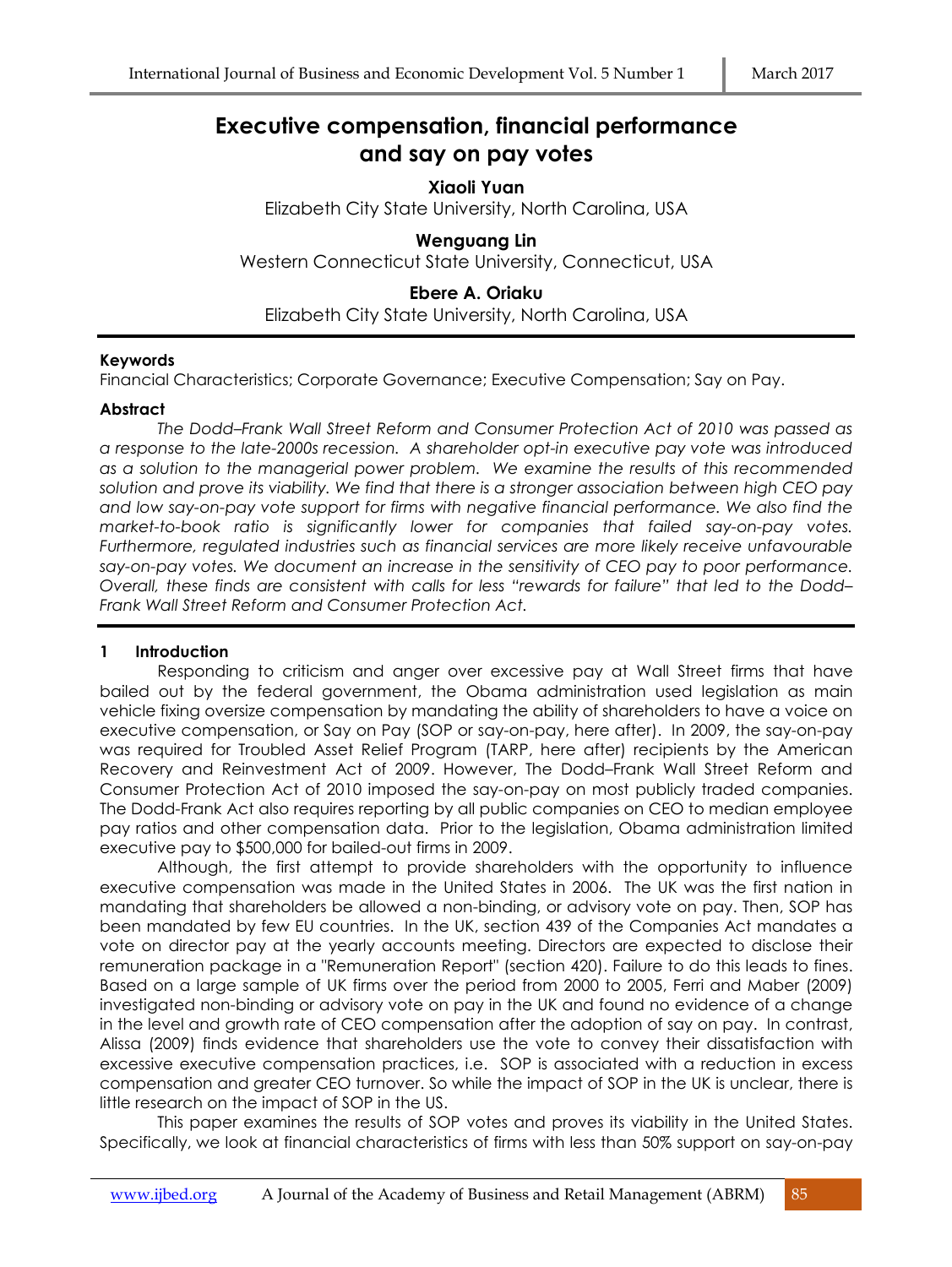votes. This study makes several contributions. Primarily, my results show that there is a stronger association between high CEO pay and low say-on-pay vote support for firms with negative financial performance. Moreover, firms are not statistically more likely to receive against votes if they forfeited tax deductions under Section 162(m). One implication of our results is that the tax provision alone such as section 162(m) could not effectively fix outsize fat cat pay.

 This paper in Section 2 develops hypothesis. Section 3 discusses our research design. Section 4 provides our empirical results and Section 5 is our conclusions. All the research articles cited are relegated to the Reference.

#### **2 Hypothesis Development**

 Prior studies suggest that executive compensations are often determined under suboptimal bargaining conditions and, thus, do not reflect shareholders' best interests (e.g., Jensen and Murphy 1990; Khurana 2007; Bebchuk and Fried 2004). In a written testimony submitted before the committee on financial services united states house of representatives hearing on empowering shareholders on executive compensation, Bebchuk (2007) argues SOP, as reflected and formalized in an advisory vote on the remuneration report, will alter those conditions in a way that is conducive to "arms-length" bargaining, resulting in more efficient executive compensation contracting. Regardless of the reasons in setting outsize executive pay, failed results for SOP votes suggest the board of executives' interests do not necessarily align with shareholders' interest. While the say on pay vote is officially non-binding, White and Patrick (2007) provide empirical evidence suggesting many shareholders, corporations and their executives take the vote very seriously.

 Prior studies on compensation and company performance have shed a light on how shareholders measure excess compensation, or how they identify a firm which pays excessive compensation (Core et al. 1999 and Crystal 1991). Considering assertions that executive compensation is excessive, we expect that the percentage of shareholders voting against executive compensation will increase with its perceived excessive compensation. Our first hypothesis is:

*H1: The likelihood of failing SOP votes is positively associated with total executive compensation.* 

 In addition to excessive compensation studies, Bebchuk and Fried (2004) provided empirical evidence that executive compensation is not related to performance. If shareholders feel that compensation is not been performance based, i.e., that executives have not deserved their compensation, they are more likely to vote to reject. It leads to our second hypothesis:

*H2: The likelihood of failing SOP votes is associated with negative performance based compensation.* 

## **3 Research Design**

 The primary focus of this research is to examine the effect of the Dodd-Frank Act on named executive officers in those firms affected and potentially affected by this legislation. The Say on Pay influences the extent to which firms are affected. The sample consists of Russell 3000 firms from publicly traded companies per Proxy Monitor database during the period of 2011 to present, from which we also collect data of say-on-pay votes. To carry out this study, we focus on the firms with less than 50% support on say-on-pay votes.

We use compensation data from ExecuComp for the analysis. Total executive compensation consists of all seven components reported in the proxy statement, including salary, bonus, stock awards, option awards, non-equity incentive plan compensation, all other annual compensation, and total. We retrieve other financial data from either Compustat databases or SEC filings. The initial sample consists of all ExecuComp firms with non-zero CEO compensation for 2010 and 2011 or a total of 3,307 firm observations.

 To gain insight into financial characteristics associated with receiving failed SOP votes, we model the likelihood of failed SOP votes in binary logistic regression with the dependent variable, Failed, which is 1 if receiving failed SOP votes and 0 otherwise. We control for characteristics associated with compensation; Control variables include the natural log of assets as a proxy for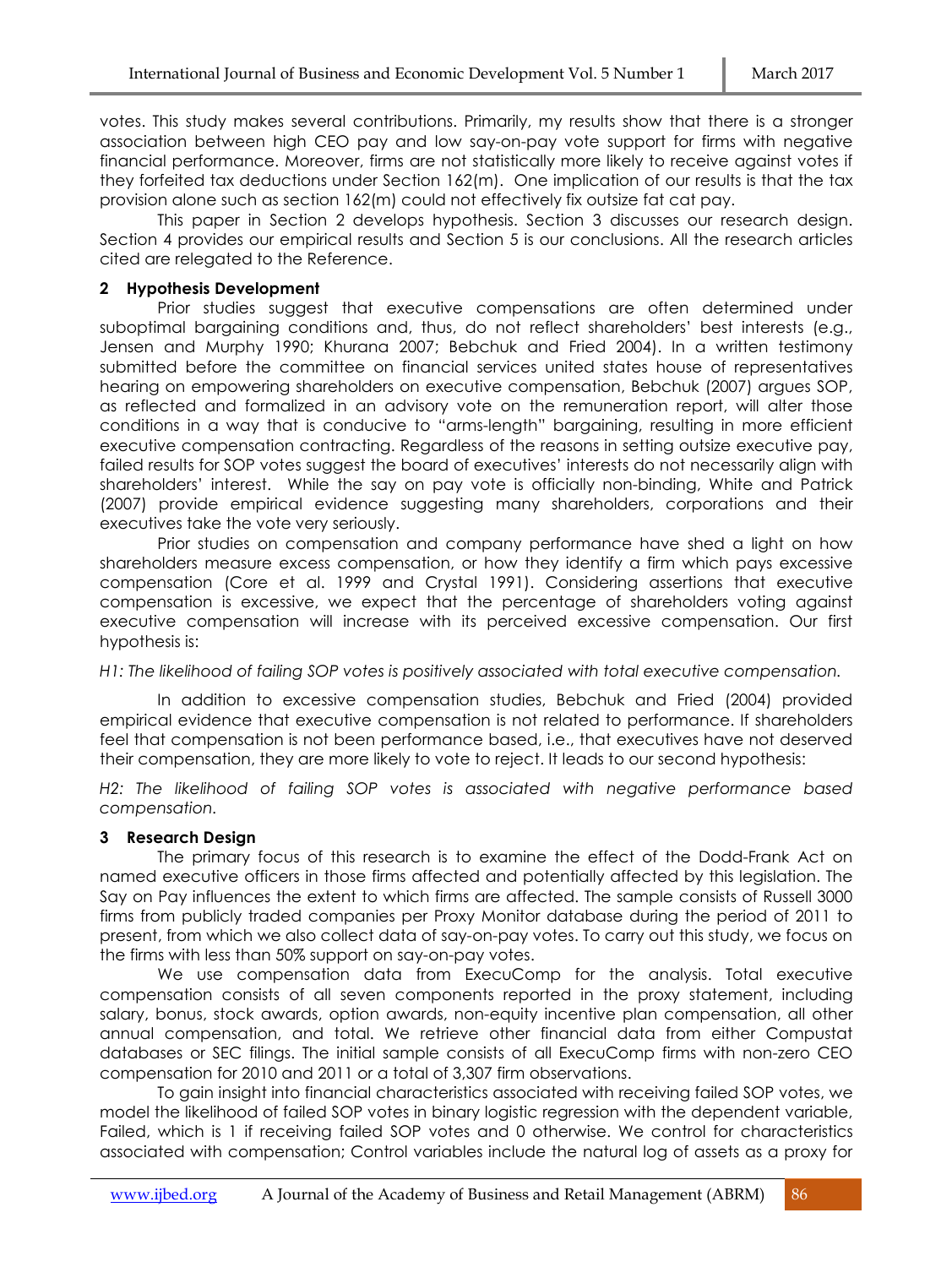size (LAssets); larger firms tend to have larger compensation packages. We include the natural logarithm of net income (LNI) as a measure of firm performance. As in the prior literature (e.g., Healy et al. 1987), we define the natural logarithm of net income to be zero if net income is negative. Performance can directly influence the SOP votes. That is, the negative performance, the more likely companies receive failed SOP votes. Alternatively, the better performance, the less likely shareholders will criticize executives for large amount of compensation.

 Crystal 1991 asserts that the percentage of shareholders voting against executive compensation will increase with its perceived excessive compensation. Because we don't know how they identify a firm which pays excessive compensation, we measure excessiveness by the level of total CEO compensation (LogTC). As elaborated by Joskow et al (1996), political constraints on executive compensation in regulated industries are undeniable. They found that larger, more politically sensitive firms were more likely under scrutiny when their CEOs were overpaid. We thus include indicator of regulated industries (RegSIC, two-digit SIC codes 60-67 or 40-49) as independent variables.

 We include a variety of other explanatory variables as well. We expect that shareholders will be more likely to vote to approve when market value is high measured by market to book value ratio. Consequently, we expect negative coefficients on Market2Book. We also include leverage associated with CEO compensation plans with the expectation that the lesser the leverage, the more likely shareholders will vote against SOP. Our formal model is:

Failed<sub>it</sub> =  $a_0 + a_1$ LogTC<sub>it</sub> +  $a_2$ Leverage<sub>it</sub> +  $a_3$ Market-to-Book<sub>it</sub> +  $a_4$ LogAssets<sub>it</sub> +  $a_5$ LogNl<sub>it</sub> +  $a_6$ RegSIC<sub>it</sub> *+ εit*

*Where:* 

*Dependent variable is equal to one if receiving failed SOP votes and 0 otherwise.* 

*LogTC= natural log of total compensation as reported in SEC filings.* 

*Leverage= debt-to-equity ratio.* 

*Market-to-book=market value of firm / book value of firm.* 

*LogAssets= natural log of total assets.* 

*LogNI= natural log of net income.* 

 *RegSIC= an indicator variable equal to one for regulated industries with two-digit SIC codes either 60-67 or 40-49.* 

#### **4 Research Results**

#### *4.1 Descriptive Statistics*

 The recognized proxy season of required SOP advisory votes for most U.S. public companies ended on June 30. The first proxy season sees voting results at 2,292 companies from the Russell 3000 that held their annual meetings between January 21 and June 30, 2011. Overall, shareholders voted strongly in favor of current standards for executive pay; approximately 73 percent of companies passed their say-on-pay votes with over 90 percent approval, 19 percent of companies passed their say-on-pay votes with 70-90 percent approval, 6 percent of companies passed their say-on-pay votes with 50-70 percent approval, while only 37 firms (or 2%) failed a vote in the first recognized proxy season ended on June 30.

 The second proxy season sees voting results at 1,907 companies from the Russell 3000 that held their annual meetings between January 21 and June 30, 2012. Most companies continue to pass Say on Pay in the same pattern in 2012: approximately 72% companies passed with over 90 percent approval, 19 percent of companies passed their say-on-pay votes with 70-90 percent approval, 6 percent of companies passed their say-on-pay votes with 50-70 percent approval, while only 51 firms (or 3%) failed a vote in the second recognized proxy season ended on June 30.

 Overall, most companies continue to pass Say on Pay with uniform high support from shareholders across industries. Meanwhile, all the Russell 3000 companies that failed say-on-pay in 2011 have passed so far this year only few exceptions. The frequency distribution for companies with failed SOP votes suggests companies in utilities industry group have the least SOP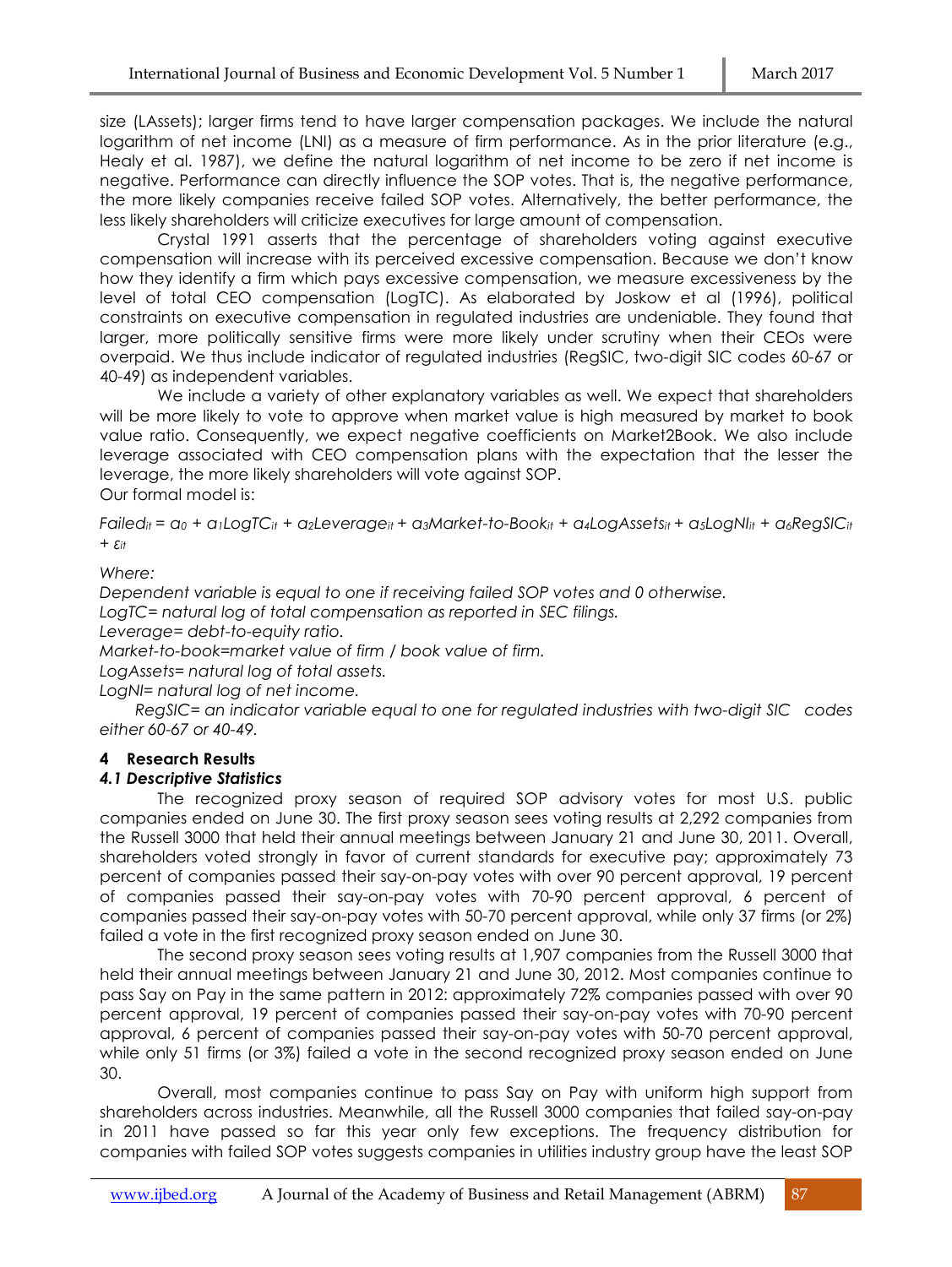failure percentage, 5.41% in 2012, and 1.96% in 2011. Meanwhile, the industry groups with the highest failure percentage are consumer discretionary and industrials in 2011 (18.92%) vs. health care in 2012 (25.49%).

 For descriptive purposes our industry distribution of companies with failed say-on-pay rates is listed in the table 1 (panel A for 2011 and panel B for 2012).

Table 1 Failed Sample Distribution by Industry *Panel A:* 



*Panel B:* 



 The untabulated analysis confirms that health care companies have received proportionally less support than other industries. However, consumer staple and financial companies have received the most support. One possible explanation for financial companies felt the pressure to criticize large payouts is that they reached out to their investors about the financial results, made significant changes to their compensation agreements, and increased their vote percentages this year after eliminating executive tax gross-ups. For example, Citi Group significantly decreased their vote percentages to 93% and 45%, this year after high value and discretionary nature of long-term retention awards granted to the \$1 CEO during a period of continued poor stock performance.

 Table 2 panel A presents descriptive statistics about executive compensations of firms who failed SOP votes in either 2011 or 2012. For instance, median value of salaries is 782,253.00; median value of total annual compensation is 5,393,806.00. Meanwhile, panel B presents descriptive statistics about executive compensations of other firms who passed SOP votes in either 2011 or 2012. The median value of salaries is 621,069.50; median value of total annual compensation is 3,110,200.50. Both are significantly lower than same values about executive compensations of firms who failed SOP votes in either 2011 or 2012.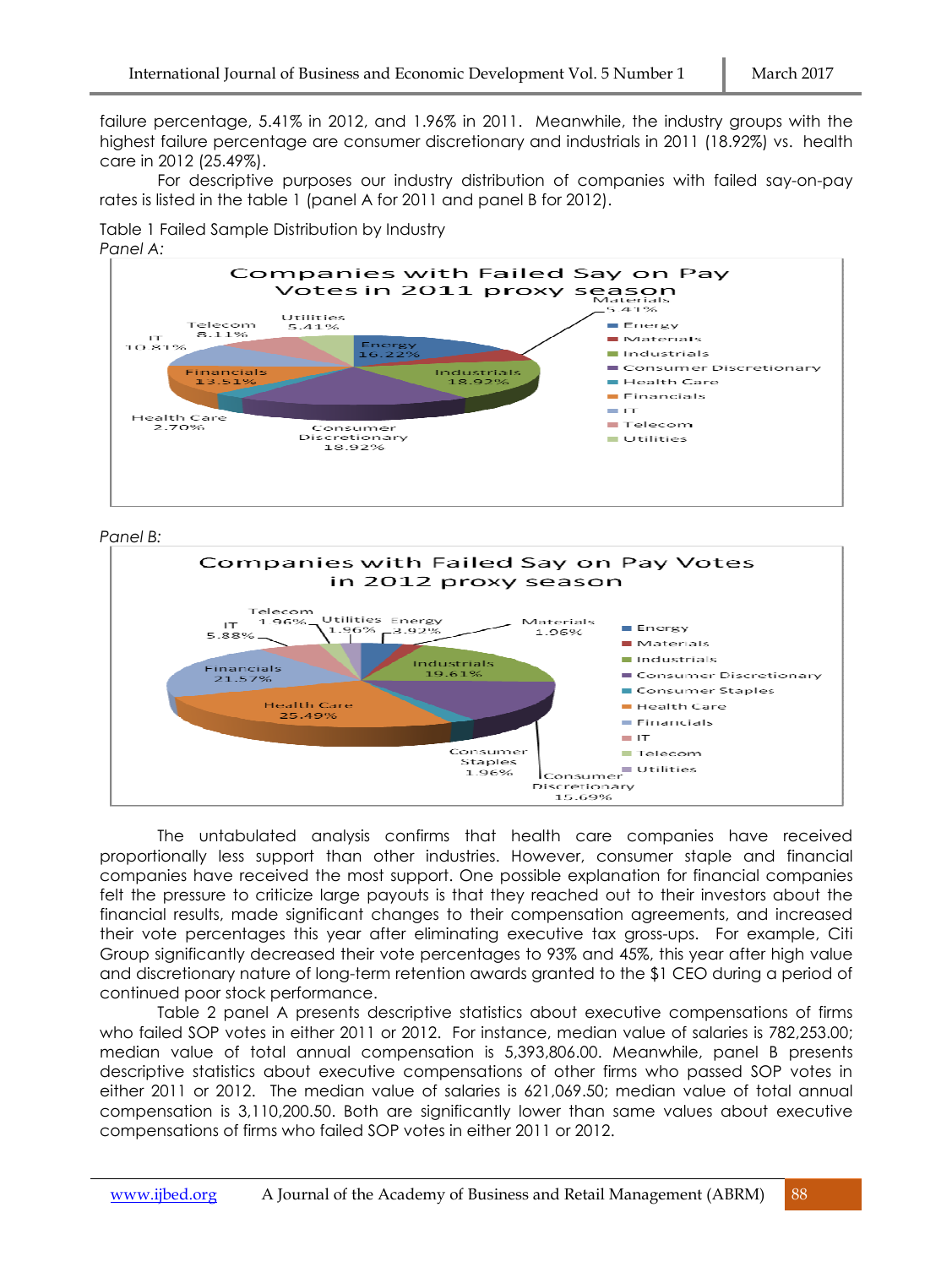|                 |         | <b>Bonus</b> | Salary    | <b>Total</b><br>Compensati<br>on<br>(Salary<br>$^{+}$<br><b>Bonus</b><br>$\ddot{}$<br>Other<br>Annual<br>$+$<br>Restricted<br><b>Stock</b><br>Grants<br>$+$<br><b>LTIP</b><br>Payouts<br>$+$<br>All<br>Other | Total<br>Compensati<br>on<br>Stock/Option<br>S<br>Valued<br>Using<br>Grant<br>Date<br>Fair<br>Value | Total<br>Compensati<br>on<br><b>Stock</b><br>Valued<br>at<br>time<br>of<br>vesting/<br>Options<br>Valued<br>at<br>Time<br>Οf<br>Exercise | <b>Total</b><br>Compensatio<br>n<br>As<br>Reported<br>in<br><b>SEC</b><br>Filings |
|-----------------|---------|--------------|-----------|--------------------------------------------------------------------------------------------------------------------------------------------------------------------------------------------------------------|-----------------------------------------------------------------------------------------------------|------------------------------------------------------------------------------------------------------------------------------------------|-----------------------------------------------------------------------------------|
| $\overline{N}$  | Valid   | 67           | 67        | 67                                                                                                                                                                                                           | 67                                                                                                  | 67                                                                                                                                       | 67                                                                                |
|                 | Missing | $\Omega$     | $\Omega$  | $\Omega$                                                                                                                                                                                                     | $\Omega$                                                                                            | $\mathbf{O}$                                                                                                                             | 0                                                                                 |
| Mean            |         | 768.73922    | 802.86978 | 9055.83667                                                                                                                                                                                                   | 9399.10652                                                                                          | 7615.76904                                                                                                                               | 9560.81618                                                                        |
| Median          |         | .00000       | 782.25300 | 4624.41400                                                                                                                                                                                                   | 5235.77800                                                                                          | 4080.64500                                                                                                                               | 5393.80600                                                                        |
| Percentile<br>S | 25      | .00000       | 528.73100 | 1567.13700                                                                                                                                                                                                   | 2141.80200                                                                                          | 1367.79900                                                                                                                               | 2172.67700                                                                        |
|                 | 50      | .00000       | 782.25300 | 4624.41400                                                                                                                                                                                                   | 5235.77800                                                                                          | 4080.64500                                                                                                                               | 5393.80600                                                                        |
|                 | 75      | 191.70000    | 997.75000 | 6897.42900                                                                                                                                                                                                   | 9230.79800                                                                                          | 7652.58900                                                                                                                               | 9230.79800                                                                        |

|          | Table 2 Statistics about executive compensations of firms |
|----------|-----------------------------------------------------------|
| Panel A: | firms who failed SOP votes in either 2011 or 2012         |

## *Panel B: firms who passed SOP votes in either 2011 or 2012*

| N          | Valid   | 3240      | 3240      | 3213       | 3213       | 3213       | 3240       |
|------------|---------|-----------|-----------|------------|------------|------------|------------|
|            | Missing | $\Omega$  |           | 27         | 27         | 27         | O          |
| Mean       |         | 199.66872 | 700.78931 | 5647.24251 | 5123.09423 | 6065.18984 | 5171.73770 |
| Median     |         | .00000    | 621.06950 | 2999.98400 | 3079.69200 | 3119.59100 | 3110.20050 |
| Percentile | 25      | .00000    | 400.00000 | 333.13800  | 1342.69450 | 1344.79450 | 1368.57675 |
|            | 50      | .00000    | 621.06950 | 2999.98400 | 3079.69200 | 3119.59100 | 3110.20050 |
|            | 75      | 00000     | 940.00000 | 6701.37450 | 6630.06250 | 7148.13950 | 6699.68625 |

 Table 3 panel A provides descriptive statistics and panel B provides correlations for the variables in the logistical regression model. Of interest, we see that the numbers for natural log of total compensation and net income are substantial; LogTC with median value of 3.5, and LogNI with median value of 2.1. We also observe across the pooled sample that leverage ratio is above one and market-to-book ratio is below one, median value of 113.82 percent versus 90.47 percent. It may suggest that sample firms opt for a blend of both equity and debt financing to meet their needs when expanding a business. The correlation matrix in panel B indicates that there is significant correlation amongst the independent variables in logistical regression model. However, multicollinearity is not a problem in the model.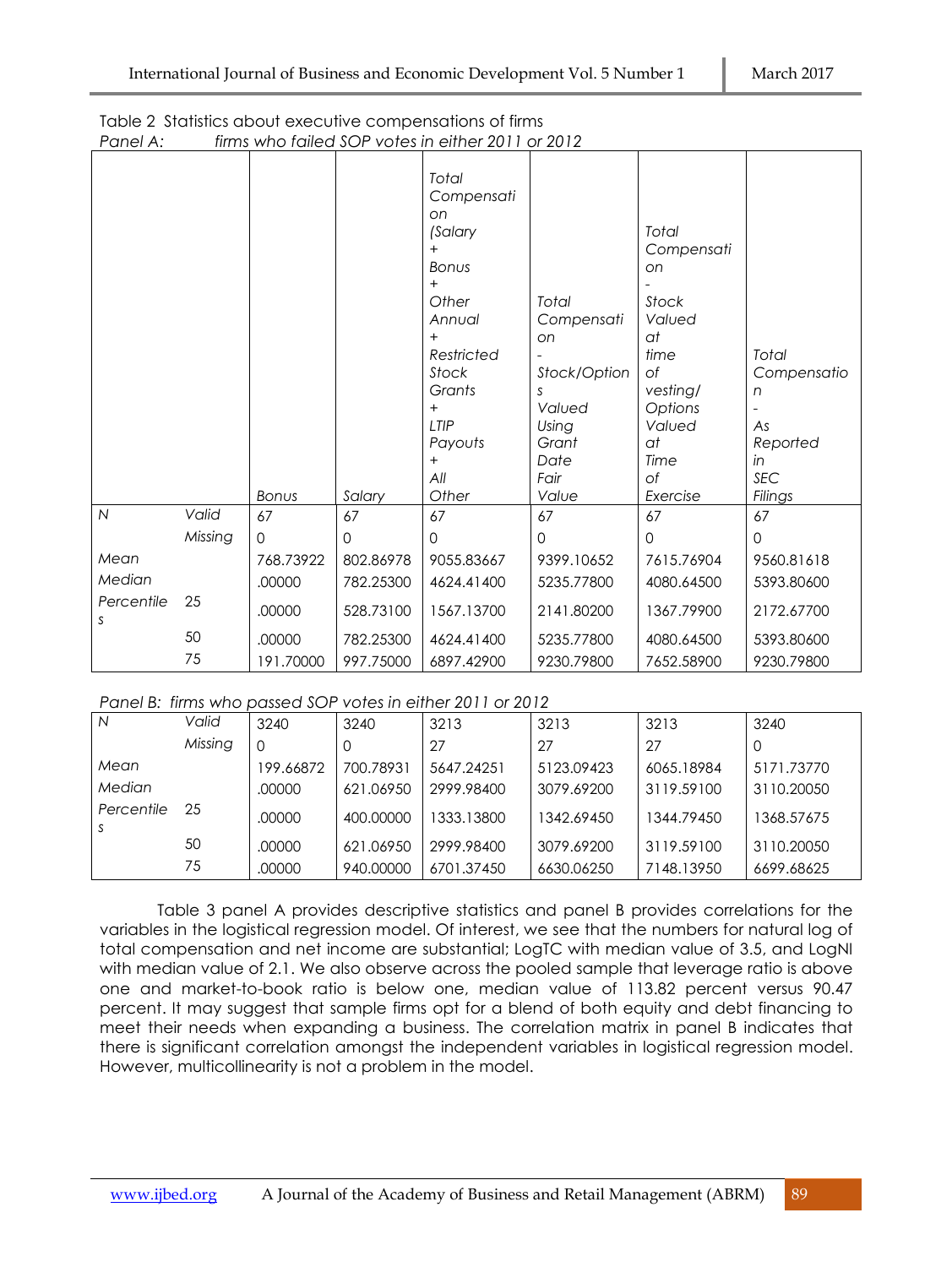|                       |         |        |          | Market2boo |           |        |
|-----------------------|---------|--------|----------|------------|-----------|--------|
|                       |         | LogTC  | Leverage | K          | LogAssets | LogNI  |
| $\overline{N}$        | Valid   | 3307   | 3290     | 3130       | 3306      | 2924   |
|                       | Missing | 0      | 17       | 177        |           | 383    |
| Mean                  |         | 3.4650 | 1.8236   | 1.2262     | 3.4533    | 2.1392 |
| Median                |         | 3.4976 | 1.1382   | .9047      | 3.4026    | 2.1004 |
| <i>Std. Deviation</i> |         | .56609 | 22.76686 | 1.12860    | .73265    | .73250 |
| Percentiles           | 25      | 3.1394 | .5640    | .5032      | 2.9103    | 1.6498 |
|                       | 50      | 3.4976 | 1.1382   | .9047      | 3.4026    | 2.1004 |
|                       | 75      | 3.8275 | 2.2722   | 1.5698     | 3.9181    | 2.5958 |

#### Table 3 Summary statistics *Panel A: Descriptive Statistics*

## *Panel B: Correlation Matrix*

|      |             |          |          | Leverag | Market2boo |           |         |          |
|------|-------------|----------|----------|---------|------------|-----------|---------|----------|
|      |             | Constant | LogTC    | е       | K          | LogAssets | LogNI   | RegSIC   |
| Step | Constant    | 1.000    | $-.571$  | $-.007$ | $-.355$    | $-.447$   | .533    | $-0.313$ |
|      | LogTC       | $-.571$  | 1.000    | $-.035$ | $-0.086$   | $-.399$   | $-134$  | $-214$   |
|      | Leverage    | $-.007$  | $-.035$  | 1.000   | $-.031$    | .033      | .006    | .070     |
|      | Market2book | $-.355$  | $-0.086$ | $-.031$ | 1.000      | .472      | $-.394$ | $-.039$  |
|      | LogAssets   | $-.447$  | $-.399$  | .033    | .472       | 1.000     | $-.695$ | .372     |
|      | LogNI       | .533     | $-134$   | .006    | $-.394$    | $-.695$   | 1.000   | $-191$   |
|      | RegSIC      | $-.313$  | $-214$   | .070    | $-.039$    | .372      | $-191$  | 1.000    |

# *4.2 Regression Results*

 Table 4 presents the results from estimating model using a logistical regression. The model is statistically significant because the p-value is less than .000 with percentage of overall correct predictions of 98.4. These are pseudo R-squares, Cox & Snell R Square (.009) and Nagelkerke R Square (.058). Because binary logistic regression does not have an equivalent to the R-squared that is found in OLS regression, we suggest interpreting this statistic with great caution. We see model fit is acceptable  $x^2$  (8) = 9.175, p = .328. However, the p-value is greater than cutoff (generally 0.05), which indicates our model has a good fit. Similarly, of the six variables examined, one (LogTC) is significant at one percent or less (two tailed test), one (LogNI) is significant at five percent or less (two tailed test) and two more (LNI and RegSic) are significant at ten percent. As we expected, LogTC is positive and significant, indicating that when a firm reports larger amounts of CEO compensation, it is more likely to receive unfavorable SOP votes. In contrast, LogNI is negative and significant, indicating that performance is negatively associated with the likelihood of receiving failed SOP votes. Consistent with political constraint hypotheses as elaborated by Joskow et al (1996), RegSic is positive and significant. It suggests that larger, more politically sensitive firms were more likely to receive unfavorable votes, indicating scrutiny from shareholders as well governments when their CEOs were overpaid. Not surprisingly, Market2book ratio is negative and marginally significant, indicating that shareholders are more like to vote against SOP when shareholder value is shrinking. Somewhat surprisingly, LogAssests is negative and insignificant, indicating that larger firms are not statistically more likely to receive against votes. Leverage is negative and insignificant; indicating that, after controlling for the other factors in the model, a firm that has more debt financing is less likely to receive unfavorable SOP votes.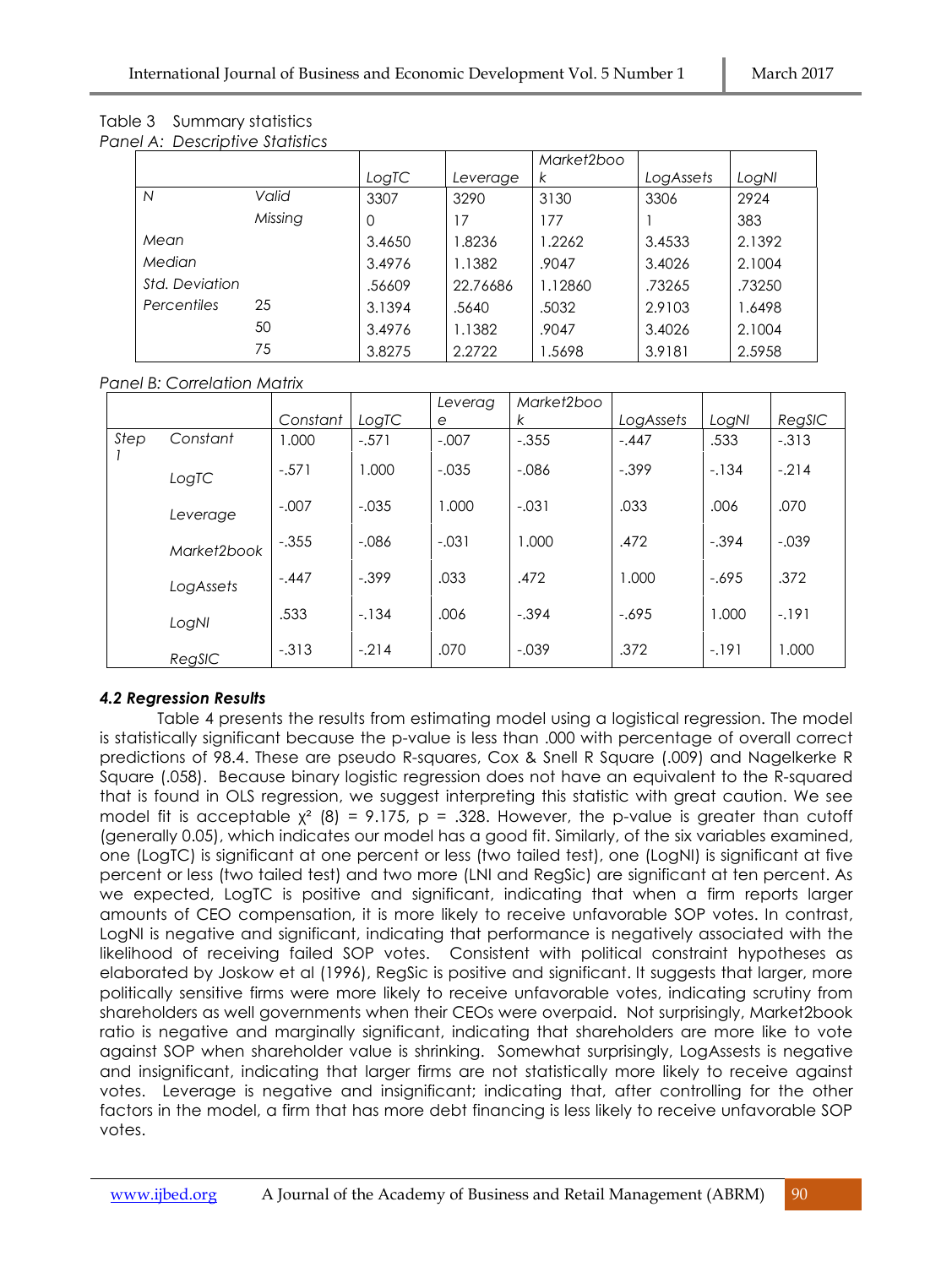|      |                 | B        | S.E.  | Wald   | df           | Sig.      | Exp(B) |
|------|-----------------|----------|-------|--------|--------------|-----------|--------|
| Step | LogTC           | 1.655    | .504  | 10.780 |              | $.001***$ | 5.235  |
| l(a) | Leverage        | $-.003$  | .003  | 1.059  | $\mathbf{1}$ | .303      | .997   |
|      | Market2boo<br>k | $-.411$  | .241  | 2.913  | $\mathbf{1}$ | $.088*$   | .663   |
|      | LogAssets       | $-217$   | .500  | .189   | $\mathbf{1}$ | .664      | .805   |
|      | LogNI           | $-.691$  | .364  | 3.604  | $\mathbf{1}$ | $.058**$  | .501   |
|      | RegSIC          | .803     | .496  | 2.614  | $\mathbf{1}$ | $.106*$   | 2.231  |
|      | Constant        | $-8.053$ | 1.663 | 23.437 |              | .000      | .000   |

Table 4 Variables in the Logistic Regression Model

*a Variable(s) entered on step 1: LogTC, Leverage, Market2book, LogAssets, LogNI, RegSIC.* 

*\* significant at ten percent or less (two tailed test)* 

*\*\* significant at five percent or less (two tailed test)* 

*\*\*\* significant at one percent or less (two tailed test)* 

*Observations are winsorized at two standard deviations.* 

*Omnibus Tests of Model Coefficients* 

|        |              | Chi-square | df | Sig. |
|--------|--------------|------------|----|------|
| Step 1 | Step         | 24.430     | o  | .000 |
|        | <b>Block</b> | 24.430     | Ô  | .000 |
|        | Model        | 24.430     | 6  | .000 |

#### *Model Summary*

|      | likelihood | Log   Cox & Snell   Nagelkerke R |        |
|------|------------|----------------------------------|--------|
| Step |            | R Square                         | Square |
|      | 426.950(a) | .009                             | .058   |

*a Estimation terminated at iteration number 8 because parameter estimates changed by less than .001.* 

|        | Hosmer and Lemeshow Test |  |
|--------|--------------------------|--|
| $\sim$ |                          |  |

|  | sauare |  |
|--|--------|--|
|  |        |  |

|              |  | $\mathbf{r}$       |  |                       |
|--------------|--|--------------------|--|-----------------------|
| Observed     |  | Predicted          |  |                       |
|              |  |                    |  | Percentage<br>Correct |
|              |  | <b>Total</b>       |  |                       |
|              |  |                    |  |                       |
| <b>Total</b> |  | 2712               |  | 100.0                 |
|              |  | 44                 |  |                       |
|              |  |                    |  | 98.4                  |
|              |  | Overall Percentage |  |                       |

## *Classification Table(a)*

## *4.3 Sensitivity Test*

*a The cut value is .500* 

 The most drastic executive compensation measure contained in the Dodd–Frank act is amended Internal Revenue Code section 162(m) with respect to companies that accept bailout funds. In 1993, the Congress enacted the rules of one million dollars of executive pay cap to the Internal Revenue Code section 162(m). Basically, Section 162(m) of the internal revenue code provides that annual compensation (other than performance-based compensation) over \$1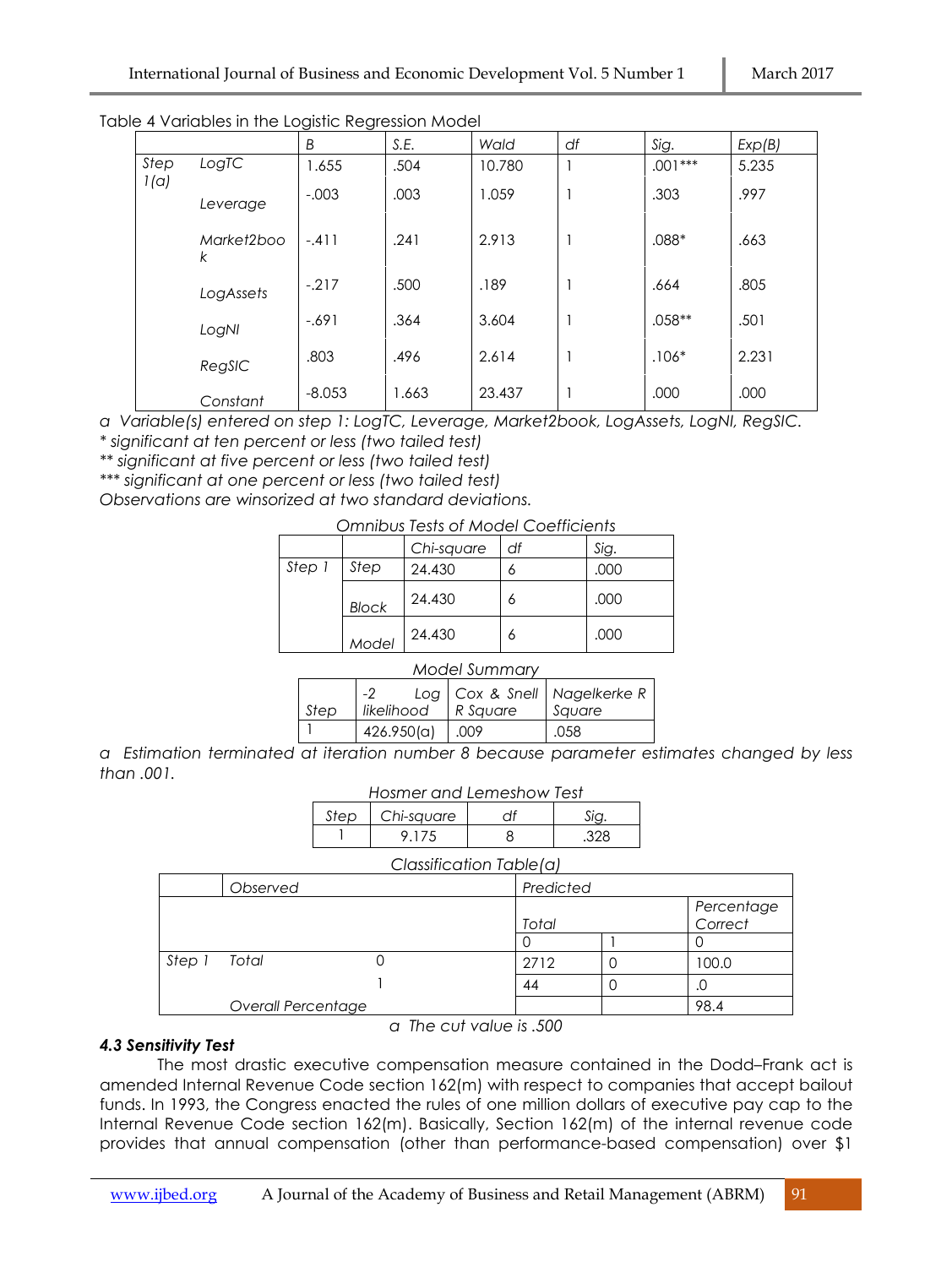million is not deductible if paid to a "covered employee" (such as CEO and the next four highest compensated officers) of a publicly-held corporation. The Dodd-Frank Act is aligned with the objectives of Section 162(m). The previous studies documented a strong tax incentive for companies to shift as much executive compensation as possible into the performance-based bonuses that have been the subject of so much abuse. In the sensitivity test, the "Affected" variable is added to the logistic regression model to investigate shareholders' reaction to firm willingness to forfeit tax deductions under Section 162(m). The "Affected" variable is an indicator equal to one for total cash compensation is above one million cap by IRC Section162 (m). Table 5 provides regression results regarding to the "Affected" variable. Somewhat surprisingly, the "Affected" variable is positive and insignificant, indicating that firms are not statistically more likely to receive against votes if they forfeited tax deductions under Section 162(m). However, LogTC and LogNI present qualitatively the same results as previous regression model. LogTC is still positive and significant, indicating that when a firm reports larger amounts of CEO compensation, it is more likely to receive unfavorable SOP votes. In contrast, LogNI is still negative and significant, indicating that performance is negatively associated with the likelihood of receiving failed SOP votes.

|      |                 | B        | S.E.  | Wald   | df                       | Sig.      | Exp(B) |
|------|-----------------|----------|-------|--------|--------------------------|-----------|--------|
| Step | LogTC           | 1.764    | .514  | 11.781 | -1                       | $.001***$ | 5.834  |
| 1(a) | Leverage        | $-.003$  | .003  | 1.189  | -1                       | .276      | .997   |
|      | Market2boo<br>k | $-.300$  | .242  | 1.533  | $\mathbf{1}$             | .216      | .741   |
|      | LogAssets       | .032     | .520  | .004   | $\mathbf{1}$             | .951      | 1.033  |
|      | LogNI           | $-.650$  | .366  | 3.158  | $\overline{\phantom{a}}$ | $.076*$   | .522   |
|      | RegSIC          | .811     | .498  | 2.656  | $\overline{1}$           | $.103*$   | 2.251  |
|      | Affected        | .720     | .467  | 2.380  | $\mathbf{1}$             | .123      | 2.054  |
|      | Constant        | $-9.704$ | 1.975 | 24.142 |                          | .000      | .000   |

Table 5 Sensitivity Test of IRC Section 162 (m): the million-dollar cap *Panel A: Variables in the Logistic Regression Model* 

*a Variable(s) entered on step 1: LogTC, Leverage, Market2book, LogAssets, LogNI, RegSIC, Affected. The "Affected" variable is an indicator equal to one for total cash compensation is above one million cap by IRC Section162 (m)* 

| Panel B: Variables in the Logistic Regression Model |  |  |  |
|-----------------------------------------------------|--|--|--|
|-----------------------------------------------------|--|--|--|

|              |             | B        | S.E.  | Wald   | df | Sig. | Exp(B) |
|--------------|-------------|----------|-------|--------|----|------|--------|
| Step<br>1(a) | LogTC       | 1.090    | .589  | 3.422  |    | .064 | 2.975  |
|              | Leverage    | $-.003$  | .003  | .989   |    | .320 | .997   |
|              | Market2book | $-.362$  | .287  | 1.587  |    | .208 | .697   |
|              | LogAssets   | .170     | .629  | .073   |    | .787 | 1.186  |
|              | LogNI       | $-0.593$ | .475  | 1.558  |    | .212 | .553   |
|              | RegSIC(1)   | 1.155    | .610  | 3.585  |    | .058 | 3.174  |
|              | Constant    | $-8.025$ | 2.204 | 13.256 |    | .000 | .000   |

*a Variable(s) entered on step 1: LogTC, Leverage, Market2book, LogAssets, LogNI, RegSIC. Selected cases with a market capitalization of \$75 million or above. Selected cases with a market capitalization of \$75 million or above.*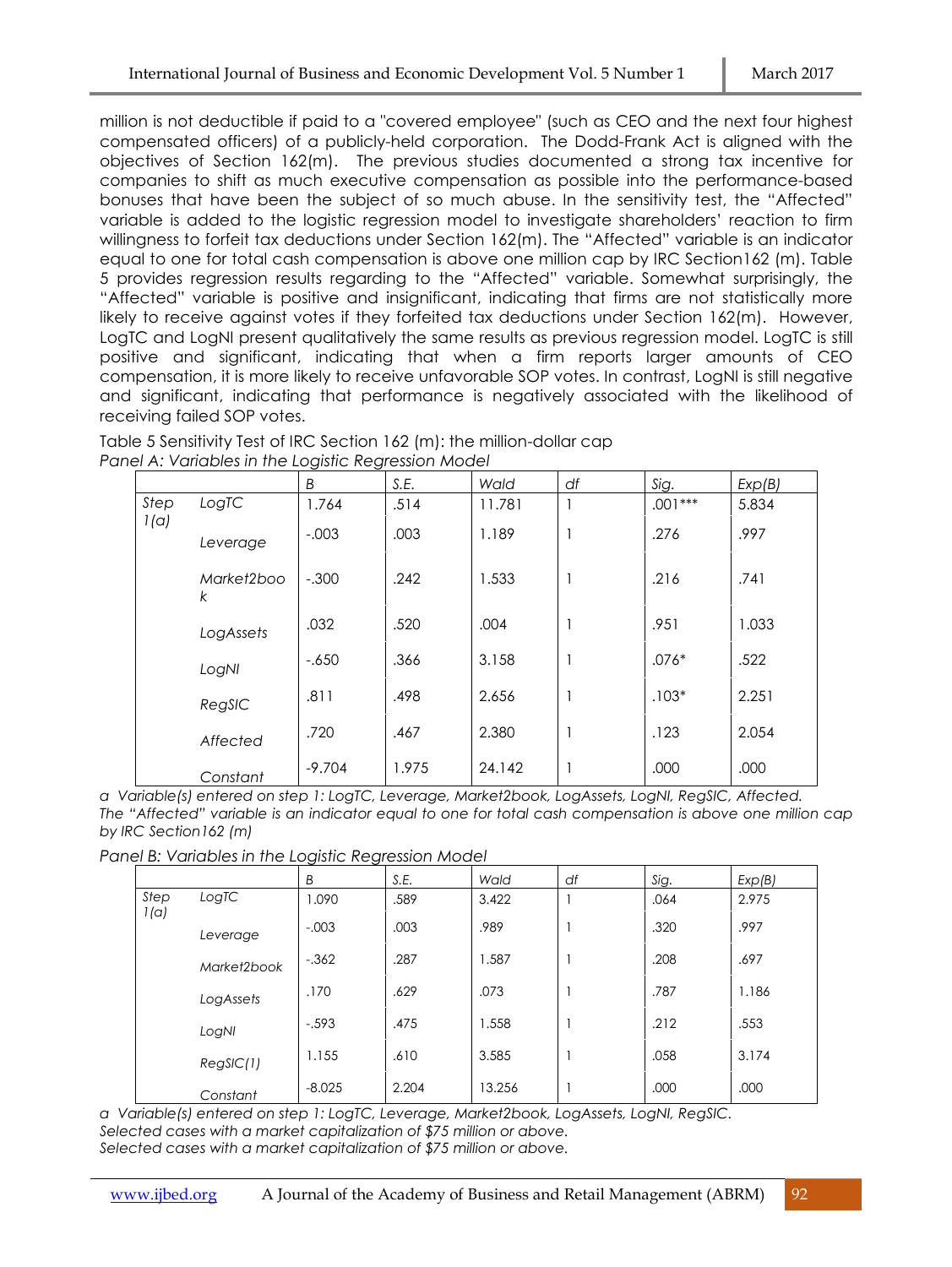## **5 Conclusion**

 The recent controversy over the bailout of the Wall Street firms has renewed interest in strengthened regulatory controls over executive compensation. Since 2011, shareholders in the United States have been given the opportunity, through the Dodd–Frank Wall Street Reform and Consumer Protection Act of 2010, to cast a non-binding advisory vote at the Annual Meeting of Shareholders on executives' compensation. The purpose of this study is to investigate the impact of say-on-pay votes on executive compensation. We accomplish this by investigating whether shareholders consider CEO's total compensation when they vote; and (2) whether performance based compensations are associated with shareholders' satisfaction. We find that the least favorable vote is associated with negative financial performance and high CEO pay. Both of our hypotheses are supported by binary logistic regression model.

 Positive and significant association between total compensation measured by natural log of total compensation and shareholders' satisfaction measured by failed SOP indicates when a firm reports larger amounts of CEO compensation, it is more likely to receive unfavorable SOP votes. In contrast, association between performance measured by natural log of net income and shareholders' satisfaction is negative and significant, indicating that performance is negatively associated with the likelihood of receiving failed SOP votes. Consistent with political constraint hypotheses as elaborated by Joskow et al (1996), we find that larger, more politically sensitive firms were more likely to receive unfavorable votes, indicating scrutiny from shareholders as well governments when their CEOs were overpaid. Not surprisingly, Market-to-book ratio is negative and marginally significant, indicating that shareholders are more like to vote against SOP when shareholder value is shrinking. Somewhat surprisingly, the variable of size proxy is negative and insignificant, indicating that larger firms are not statistically more likely to receive against votes.

 The previous studies suggested that the million-dollar cap provisions ultimately may do little to address the problems of executive compensation. Many companies could easily shift as much executive compensation as possible into the performance-based bonuses during the term of the contract. Not surprisingly, our sensitivity test results are consistent with their findings. The variable of Affected is positive and insignificant, indicating that firms are not statistically more likely to receive against votes if they forfeited tax deductions under Section 162(m). One implication of our results is that the tax provision alone such as section 162(m) could not effectively fix outsize fat cat pay.

 Taking close look at say-on-pay data of 2011 and 2012, we found most Russell 3000 companies continue to pass Say on Pay in both years with high shareholder support. 2%-3% in the Russell 3000 have failed. However, the Securities and Exchange Commission exempted smaller companies with less than \$75 million in publicly traded stock from holding these votes until 2013. There are two caveats from the standpoint of this setting that should be considered. First, our sample firms include mainly companies with a market capitalization \$75 million or above in publicly traded stock, the results should be interpreted with caution to small companies. Second, because of data limitations, it remains to be investigated whether these shareholder-driven efforts such as say-on-pay in the Dodd-Frank Act will be long-run success. Our data years are short because mandatory SOP started since 2011. Although, our regression model is statistically significant with percentage of overall correct predictions of 98.4, our pseudo R-squares can be increased significantly after more observations are available for years after 2012 and firms with a market capitalization less than \$75 million.

## **References**

Alissa, W. 2009. Boards' response to shareholders' dissatisfaction: The case of shareholders' say on pay in the UK, Working paper, Penn State University.

- Balsam, S. and J. Yin. 2005. Explaining firm willingness to forfeit tax deductions under Internal Revenue Code Section 162(m): The million-dollar cap. Journal of Accounting and Public Policy 24, 300-324.
- Balsam, S. and J. Yin. 2012. The Impact of Say-on-Pay on Executive Compensation, Working paper, University of Texas at San Antonio.